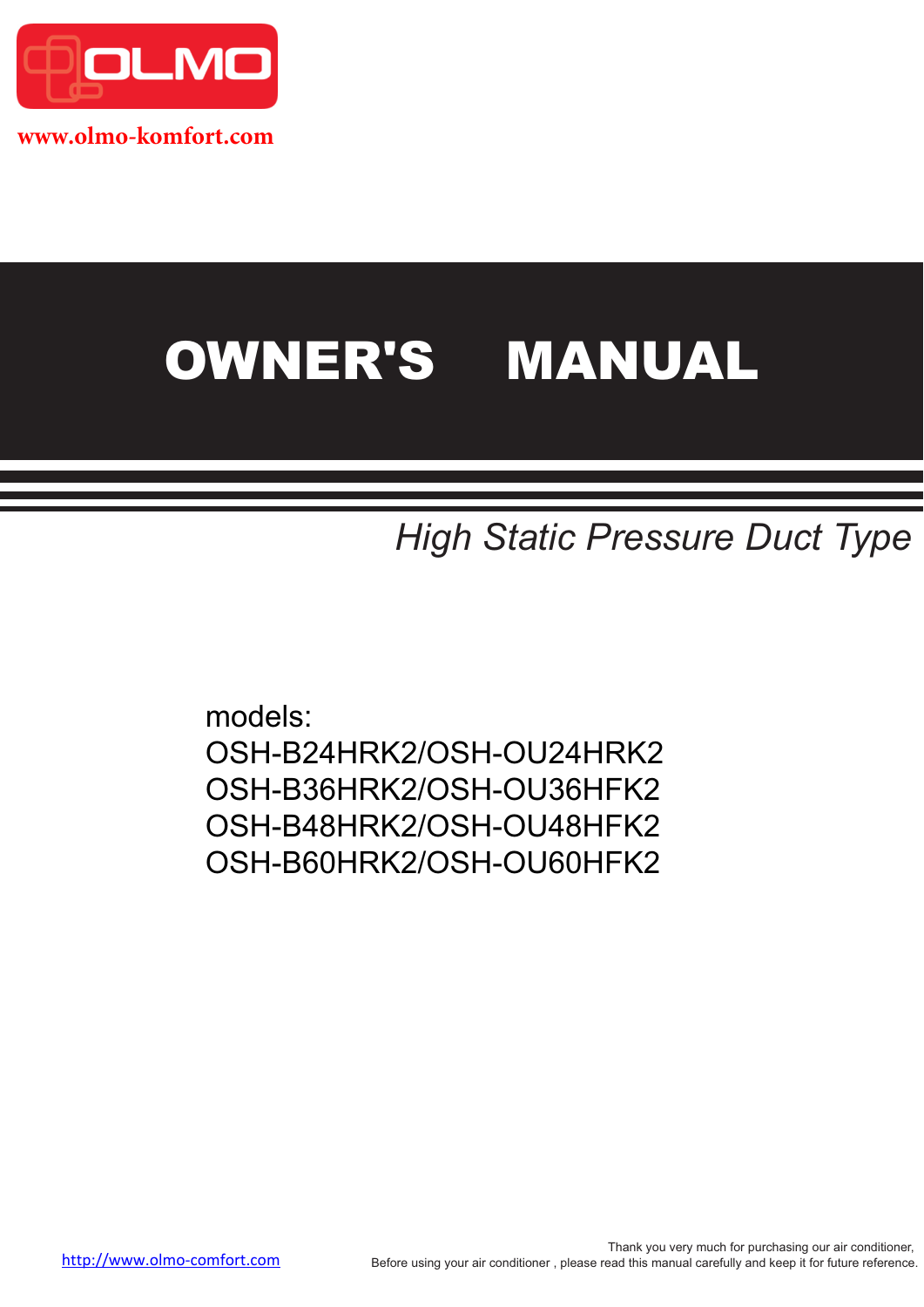## *INDOOR UNIT OUTDOOR UNIT*





- 1 Air outlet
- 2 Air inlet
- 3 Air inlet(side and rear)
- 4 Air filter(inside air-in grill)(optional) **CO** Refrigerant pipe
- 5 Heat exchanger
- 6 Air inlet
- 7 Air outlet
- 8 E-Box
- 9 Wire controller
- **10**
- **11** Drain hose

#### **NOTE** C

All the pictures in this manual are for explanation purpose only. There may be slightly different from the air conditioner you purchased (depend on model).The actual shape shall prevail.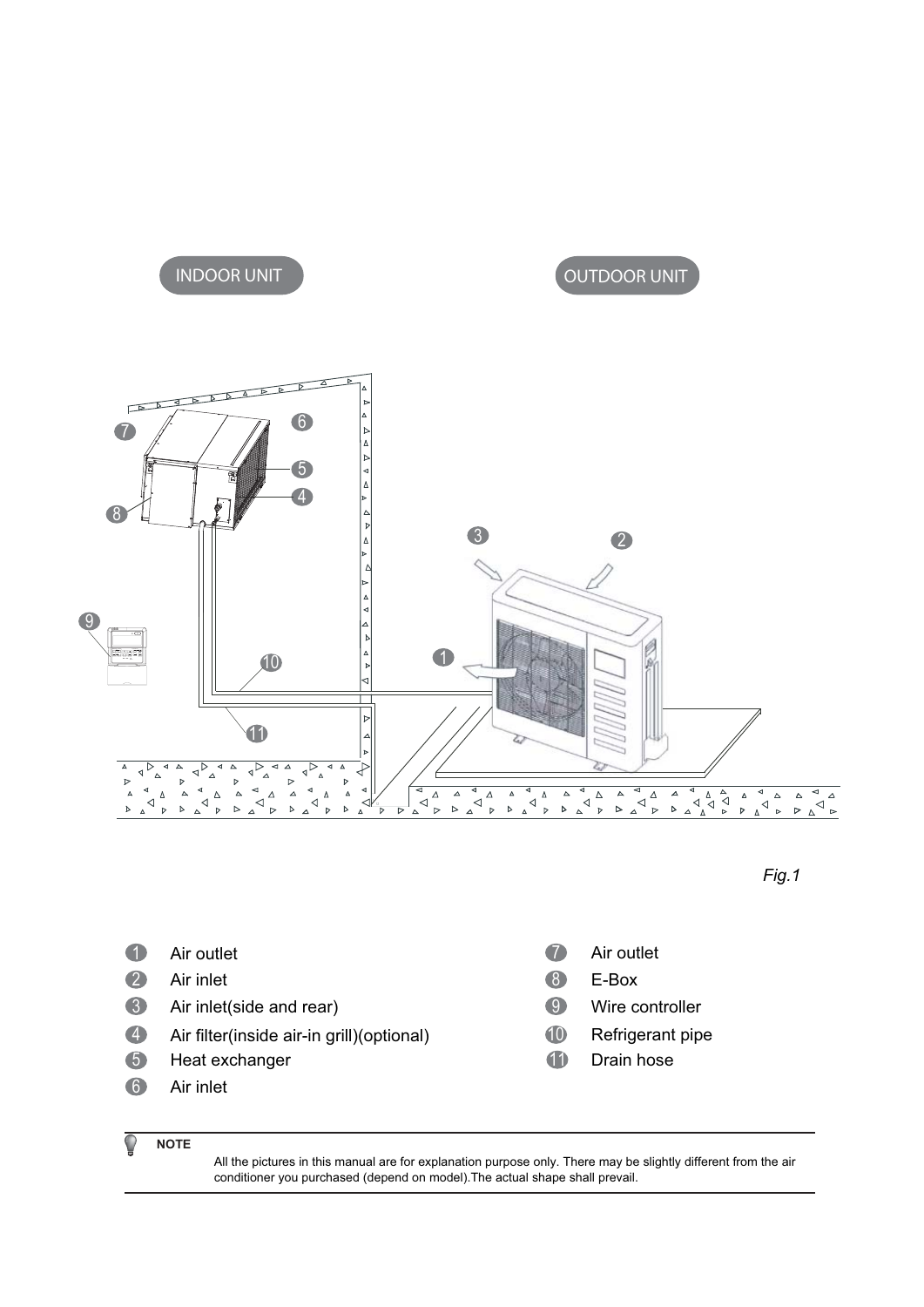| FOLLOWING SYMPTOMS ARE NOT AIR CONDITIONER TROUBLES4 |  |
|------------------------------------------------------|--|
|                                                      |  |
|                                                      |  |

## **1. IMPORTANT SAFETY INFORMATION**

**To prevent injury to the user or other people and property damage, the following instructions must be followed. Incorrect operation due to ignoring of instructions may cause harm or damage.** 

The safty precautions listed here are divided into two categories. In either case, important safty information is listed which must be read carefully.



## **WARNING**

in death. The appliance shall be installed in accordance with national wiring regulations.Failure to observe a warning may result



## **CAUTION**

Failure to observe a caution may result in injury or damage to the equipment.



#### **WARNING**

**Ask your dealer for installation of the air conditioner.** 

Incomplete installation performed by yourself may result in a water leakage, electric shock, and fire.

#### **Ask your dealer for improvement, repair, and maintenance.**

Incomplete improvement, repair, and maintenance may result in a water leakage, electric shock, and fire.

**In order to avoid electric shock, fire or injury, or if you detect any abnormality such as smell of fire, turn off the power supply and call your dealer for instructions.**

**Never let the indoor unit or the remote controller get wet.** It may cause an electric shock or a fire.

**Never press the button of the remote controller with a hard, pointed object.**

The remote controller may be damaged.

**Never replace a fuse with that of wrong rated current or other wires when a fuse blows out.** 

Use of wire or copper wire may cause the unit to break down or cause a fire.

**It is not good for your health to expose your body to the air flow for a long time.**

**Do not insert fingers, rods or other objects into the air inlet or outlet.** When the fan is rotating at high speed, it will cause injury.

**Never use a flammable spray such as hair spray,lacquer or paint near the unit.** It may cause a fire.

**Never touch the air outlet or the horizontal blades while the swing flap is in operation.**  Fingers may become caught or the unit may break down.

**Never put any objects into the air inlet or outlet.** Objects touching the fan at high speed can be dangerous.

**Never inspect or service the unit by yourself.** Ask a qualified service person to perform this work.

**Do not dispose this product as unsorted municipal waste.Collection of such waste separately for special treatment is necessary.**

Do not dispose of electrical appliances as unsorted municipal waste, use separate collection facilities.

Contact you local government for information regarding the connection systems available.

**If electrical appliances are disposed of in landfills or dumps, hazardous substances can leak into the groundeater and get into the food chain, damaging your health and well-being**

#### **To prevent refrigerant leak, contact your dealer.**

When the system is installed and runs in a small room, it is required to keep the concentration of the refrigerant, if by any chance coming out, below the limit. Otherwise, oxygen in the room may be affected, resulting in a serious accident.

#### **The refrigerant in the air conditioner is safe and normally does not leak.**

If the refrigerant leaks in the room, contact with a fire of a burner, a heater or a cooker may result in a harmful gas.

#### **Turn off any combustible heating devices, ventilate the room, and contact the dealer where you purchased the unit.**

Do not use the air conditioner until a service person confirms that the portion where the refrigerant leaks is repaired.



## **CAUTION**

#### **Do not use the air conditioner for other purposes.**

In order to avoid any quality deterioration, do not use the unit for cooling precision instruments, food, plants, animals or works of art.

**Before cleaning, be sure to stop the operation, turn the breaker off or pull out the supply cord.**  Otherwise, an electric shock and injury may result.

**In order to avoid electric shock or fire, make sure that an earth leak detector is installed.**

#### **Be sure the air conditioner is grounded.**

In order to avoid electric shock, make sure that the unit is grounded and that the earth wire is not connected to gas or water pipe, lightning conductor or telephone earth wire.

**In order to avoid injury, do not remove the fan guard of the outdoor unit.**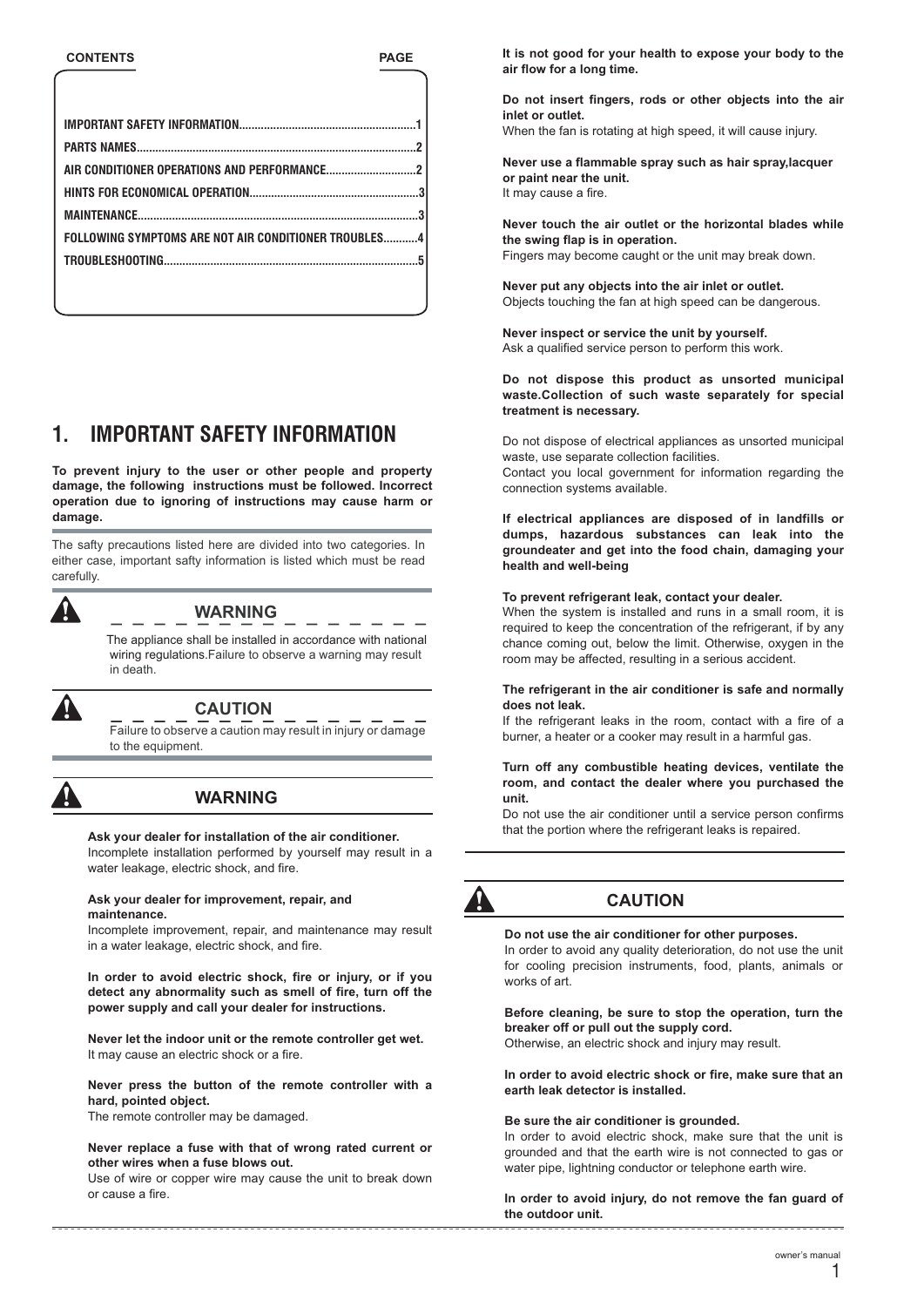#### **Do not operate the air conditioner with a wet hand.**

An electric shock may happen.

#### **Do not touch the heat exchanger fins.**

These fins are sharp and could result in cutting injuries.

#### **Do not place items which might be damaged by moisture under the indoor unit.**

Condensation may form if the humidity is above 80%, the drain outlet is blocked or the filter is polluted.

#### **After a long use, check the unit stand and fitting for damage.**

If damaged, the unit may fall and result in injury.

#### **To avoid oxygen deficiency, ventilate the room sufficiently if equipment with burner is used together with the air conditioner.**

#### **Arrange the drain hose to ensure smooth drainage.**

Incomplete drainage may cause wetting of the building, furniture etc.

#### **Never touch the internal parts of the controller.**

Do not remove the front panel. Some parts inside are dangerous to touch, and a machine trouble may happen.

#### **Never expose little children, plants or animals directly to the air flow.**

Adverse influence to little children, animals and plants may result.

#### **Do not allow a child to mount on the outdoor unit or avoid placing any object on it.**

Falling or tumbling may result in injury.

#### **Do not operate the air conditioner when using a room fumigation - type insecticide.**

Failure to observe could cause the chemicals to become deposited in the unit, which could endanger the health of those who are hypersensitive to chemicals.

#### **Do not place appliances which produce open fire in places exposed to the air flow from the unit or under the indoor unit.** It may cause incomplete combuston or deformation of the unit due

to the heat.

#### **Do not install the air conditioner at any place where flammable gas may leak out.**

If the gas leaks out and stays around the air conditioner, a fire may break out.

**The appliance is not intended for use by young children or infirm persons without supervision.**

**This appliance can be used by children aged from 8 years and above and persons with reduced physical, sensory or mental capabilities or lack of experience and knowledge if they have been given supervision or instruction concerning use of the appliance in a safe way and understand the hazards involved. Children shall not play with the appliance. Cleaning and user maintenance shall not be made by children without supervision.**

**This appliance is not intended for use by persons (including children) with reduced physical, sensory or mental capabilities, or lack of experience and knowledge, unless they have been given supervision or instruction concerning use of the appliance by a person responsible for their safety.**

**Children should be supervised to ensure that they do not play with the appliance.** 

**If the supply cord is damaged, it must be replaced by the manufacturer, its service agent or similarly qualified persons in order to avoid a hazard.**

**Do not operate your air conditioner in a wet room such as a bathroom or laundry room.**

## **2. PARTS NAMES**

**The air conditioner consists of the indoor unit, the outdoor unit, the connecting pipe and the remote controller.**

#### **Function indicators on indoor unit display panel** PRE-DEF indicator(cooling and heating type) Temporary button or fan only indicator(cooling only type) Infrared signal receiver  $\sum_{\text{AUE}}$  $\mathbb{Q}$ Display Digital tube orixion  $\sum_{\text{UE-GB}}$ Operation lamp  $/$  / Timer indicator  $\searrow$  Alarm indicator Display panel *Fig.2-1* Infrared signal receiver Temporary button $\mathcal{C}$ ೢೆಂ  $\circ$  $\circ$  $\mathsf Q$  $\alpha$ Operation lamp Timer indicator Alarm indicator PRE-DEF indicator(cooling and heating type) or fan only indicator(cooling only type) Display panel *Fig.2-2*

For inverter type,this switch is used for after-sales service purpose only,the user should not push it.

For fixed-frequency type,this function is used to operate the unit temporarily in case you misplace the remote controller or its batteries are exhausted. Two modes including FORCED AUTO and FORCED COOL can be selected through the TEMPORARY BUTTON on the air-in grill control box of the indoor unit. Once you push this button, the air conditioner will run in such order: FORCED AUTO, FORCED COOL, OFF, and back to FORCED AUTO.

#### FORCED AUTO 1

The OPERATION lamp is lit, and the air conditioner will run under FORCED AUTO mode. The remote controller operation is enabled to operate according to the received signal.

#### FORCED COOL 2

The OPERATION lamp flashes, the air conditioner will turn to FORCED AUTO after it is enforced to cool with a wind speed of HIGH for 30 minutes. The remote controller operation is disabled.

OFF 3

> The OPERATION lamp goes off. The air conditioner is OFF while the remote controller operation is enabled.

## **NOTE**

This manual does not include Remote Controller Operations, see the<<Remote Controller Owner's manual>> packed with the unit for details.

## **3. AIR CONDITIONER OPERATIONS AND PERFORMANCE**

**Use the system in the following temperature for safe and effective operation.The Max operation temperature for the air conditioner.(Cooling/Heating)**

2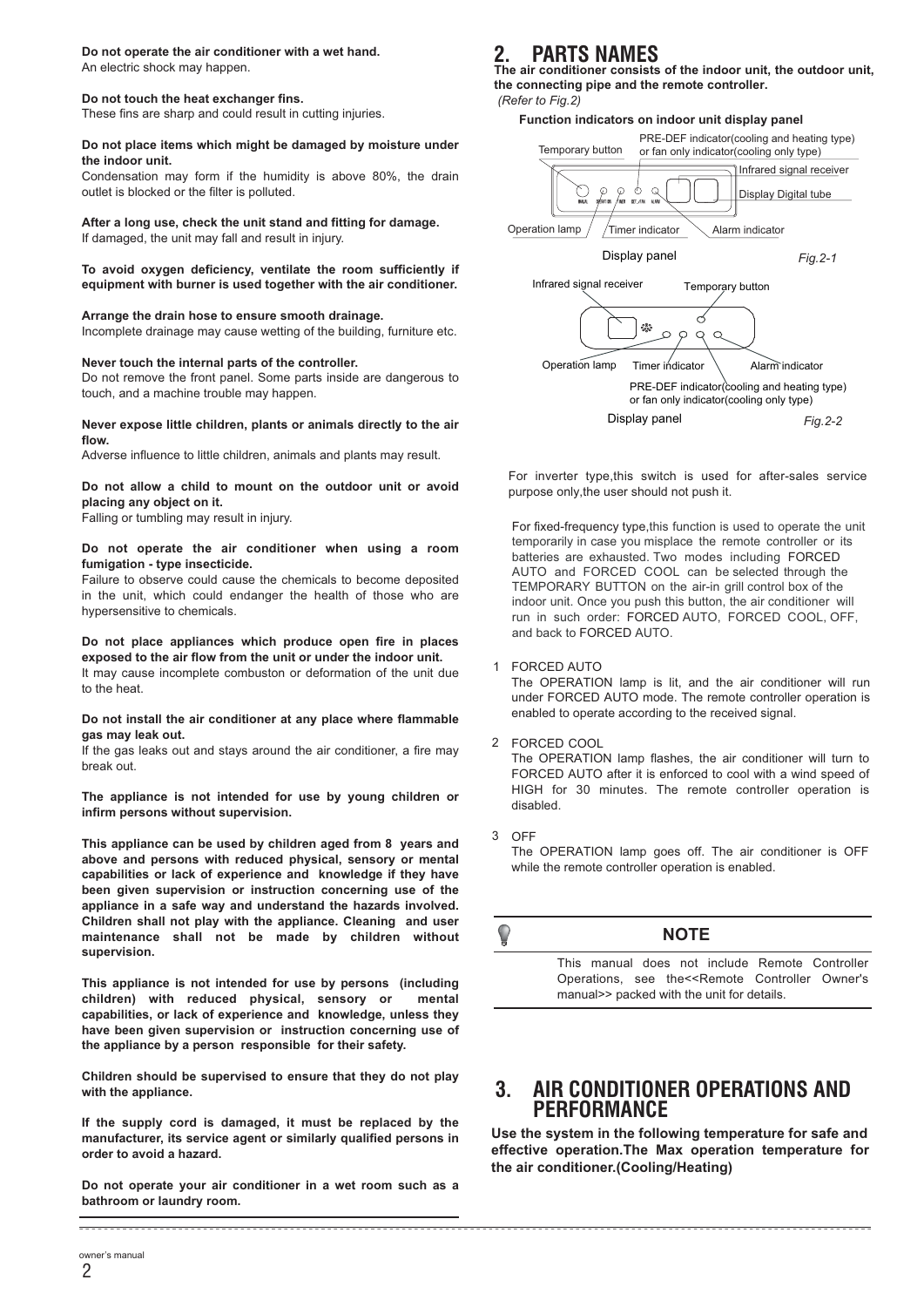| Temperature<br>Mode                              | Outdoor<br>temperature                                                                                                          | Room<br>temperature                                      |
|--------------------------------------------------|---------------------------------------------------------------------------------------------------------------------------------|----------------------------------------------------------|
|                                                  | $18^{\circ}$ C ~ 43 $^{\circ}$ C / 64 $^{\circ}$ F~109 $^{\circ}$ F                                                             |                                                          |
| Cooling operation                                | $-7^{\circ}$ C ~ 43 $^{\circ}$ C / 20 $^{\circ}$ F~109 $^{\circ}$ F<br>(for the models with low<br>(femperature cooling system) | $17^{\circ}$ C ~ 32 $^{\circ}$ C<br>$(62 °F \sim 90 °F)$ |
|                                                  | 18°C ~ 52°C / 64 °F~126°F<br>(for special tropical models)                                                                      |                                                          |
| Heating operation<br>(cooling only type without) | $-7^{\circ}$ C ~ 24 $^{\circ}$ C / 20 $^{\circ}$ F ~ 76 $^{\circ}$ F                                                            | 0°C ~ 30°C / 32 °F~86°F                                  |
|                                                  | 18°C ~ 43°C / 64 °F~109°F                                                                                                       |                                                          |
| <b>Drying operation</b>                          | 18°C ~ 52°C / 64 °F~126°F<br>(for special tropical models)                                                                      | $17^{\circ}$ C ~ 32 $^{\circ}$ C<br>$(62 °F \sim 90 °F)$ |

#### **Table 3-2(for invert type air conditioner)**

| Temperature<br>Mode                                     | Outdoor<br>temperature                                                                                                         | Room<br>temperature                                      |
|---------------------------------------------------------|--------------------------------------------------------------------------------------------------------------------------------|----------------------------------------------------------|
|                                                         |                                                                                                                                |                                                          |
|                                                         | $0^{\circ}$ C ~ 50 $^{\circ}$ C / 32 $^{\circ}$ F~122 $^{\circ}$ F                                                             |                                                          |
| Cooling operation                                       | $-15^{\circ}$ C ~ 50 $^{\circ}$ C / 5 $^{\circ}$ F~122 $^{\circ}$ F<br>(for the models with low<br>temperature cooling system) | $17^{\circ}$ C ~ 32 $^{\circ}$ C<br>$(62 °F \sim 90 °F)$ |
| <b>Heating operation</b><br>(cooling only type without) | $-15^{\circ}$ C ~ 24 $^{\circ}$ C / 5 $^{\circ}$ F~76 $^{\circ}$ F                                                             | 0°C ~ 30°C / 32 °F~86°F                                  |
| Drying operation                                        | 0°C ~ 50°C / 32 °F~122°F                                                                                                       | $17^{\circ}$ C ~ 32 $^{\circ}$ C<br>(62 °F ~ 90°F)       |

#### **NOTE**

- 1 If air conditioner is used outside the above conditions, it may cause the unit to function abnormally.
- The phenomenon is normal that the surface of air conditioning may condense water when the relative larger humidity in room, please close the door and window.  $\overline{2}$
- Optimum performance will be achieved within these operating temperature range. 3

## **Three-minute protection feature**

A protection feature prevents the air conditioner from being activated for approximately 3 minutes when it restarts immediately after operation.

## **Power failure**

Power failure during operation will stop the unit completely.

- The OPERATION lamp on the indoor unit will start flashing when power is restored.
- . remote controller. To restart operation, push the ON/OFF button on the

 Lightning or a car wireless telephone operating nearby may cause the unit to malfunction.

## **4. HINTS FOR ECONOMICAL OPERATION**

The following should be noticed to ensure an economical operation. (Refer to corresponding chapterfor details)

- Adjust the air flow direction properly to avoid winding toward your body.
- Adjust the room temperature properly to get a comfortable **Contract Contract** situation and to avoid supercooling and superheat.
- In cooling, close the curtains to avoid direct sunlight.
- To keep cool or warm air in the room, never open doors or windows more often than necessary.
- Set the timer for the desired operating time.
- Never put obstructions near the air outlet or the air inlet. Or it will cause lower efficiency, even a sudden stop.
- If you don't plan to use the unit for a long time, please disconnect power and remove the batteries from the remote controller. When the power switch is connected, some energy will be consumed, even if the air conditioner isn't in operation. So please disconnect the power to save energy. And please switch the power on 12 hours before you restart the unit to ensure a smooth operation.
- **A** clogged air filter will reduce cooling or heating efficiency, please clean it once two weeks.

## **5. MAINTENANCE**



## **CAUTION**

**Before you clean the air conditioner, be sure the power supply is off.**

**Check if the wiring is not broken off or disconnected.**

**Use a dry cloth to wipe the indoor unit and remote controller.**

**A wet cloth may be used to clean the indoor unit if it is very dirty.**

**Never use a damp cloth on the remote controller.**

**Do not use a chemically-treted duster for wiping or leave such material on the unit for long. it may damage or fade the surface of the unit.**

**Do not use benzine, thinner, polishing powder, or similar solvents for cleaning. These may cause the plastic surface to crack or deform.**

## ■ Maintenance after a long stop period

(eg. at the beginning of the season)

Check and remove everything that might be blocking inlet and outlet vents of indoor units and outdoor units.

Clean air filters and casings of indoor units.

Refer to "Cleaning the air filter" for details on how to proceed and make sure to install cleaned air filters back in the same position.

Check and remove everything that might be blocking inlet and outlet vents of indoor units and outdoor units.

Clean air filters and casings of indoor units.

Refer to "Cleaning the air filter" for details on how to proceed and make sure to install cleaned air filters back in the same position.

Turn on the power at least 12 hours before operating the unit in order to ensure smoother operation. As soon as he power is turned on, the remote controller displays appear.

## ■ Maintenance before a long stop period

(eg. at the end of the season)

Let the indoor units run in fan only operation for about half a day in order to dry the interior of the units.

Clean air filters and casings of indoor units. Refer to " Cleaning the air filter" for details on how to proceed and make sure to install cleaned air filters back in the same position.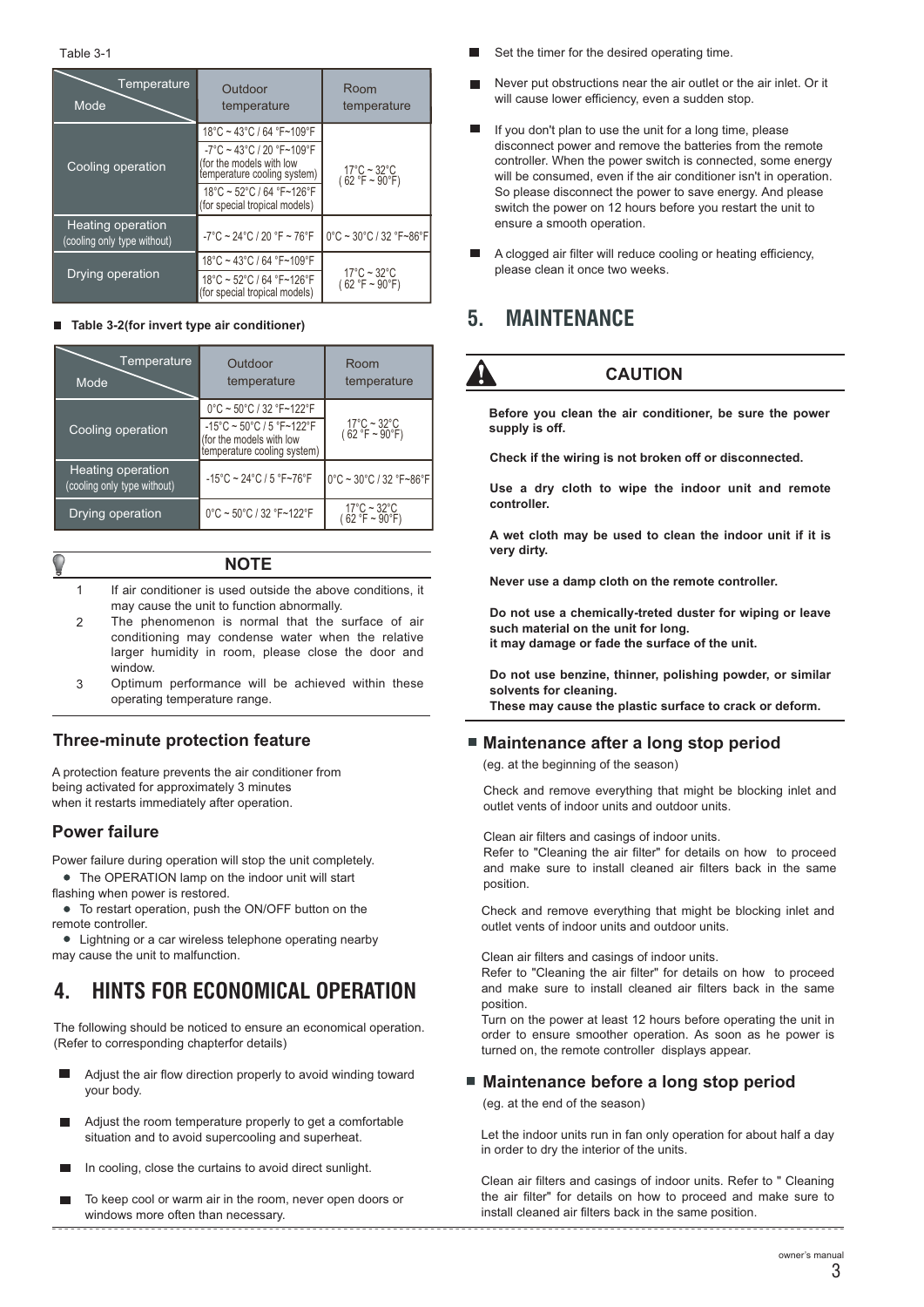The air filter can prevent the dust or other particulate from going inside .If the filter is blocked,the working efficiency of the air conditioner may greatly decrease.Therefore,the filter must be cleaned once two weeks during long time usage.

If the air conditioner is installed in a dust place , clean the the air filter frequent

If the accumulated dust is too heavy to be cleaned , please replace the filter with a new one(replaceable air filter is an optional fitting).

When cleaning the filter,make sure to unplug the power from the unit.Washable foam based air filter captures large particles from the air.The filter is cleaned with a vacuum or by hand washing.

The filter cleaning should be performed by a suitable service provider.



*Fig.5-1* 1. Remove the left or right side plate of the air filter by loosen the screw.





*Fig.5-2* 2. Pull the air filter out from left or right side.

3.Clean the air filter with the soft brush or vacuum cleaner.If dust is too heavy,then rinse it with running water and dry it in a ventilated area.





*Fig.5-3*

**CAUTION**

Do not dry out the air filter under direct sunshine or with fire.

**Cleaning the air filter 19.19 Cleaning the air filter 4.** After cleaning , reinstall the air filter and plate to the position.



*Fig.5-4*

**6. FOLLOWING SYMPTOMS ARE NOT AIR CONDITIONER TROUBLES**

#### **Symptom 1: The system does not operate**

- The air conditioner does not start immediately after the ON/OFF  $\blacksquare$ button on the romote controller is pressed. If the operation lamp lights, the system is in normal condition.To prevent overloading of the compressor motor, the air conditioner starts 3 minutes after it is turned on.
- If the operation lamp and the "PRE-DEF indicator(cooling and heating type) or fan only indicator(cooling only type)" light, it means you choose the heating model, When just starting, if the compressor has not started, the indoor unit appears "anti cold wind" protection because of its overlow outlet temperature.

#### **Symptom 2: Change into the fan mode during cooling mode**

- In order to prevent the indoor evaporator frosting, the system will change into fan mode automatically, restore to the cooling mode after soon.
- When the room temperature drops to the set temperature, the compressor goes off and the indoor unit changes to fan mode; when the temperature rises up, the compressor starts again. It is same in the heating mode.

#### **Symptom 3: White mist comes out of a unit**

#### **Symptom 3.1: Indoor unit**

When humidity is high during cooling operation If the interior of  $\blacksquare$ an indoor unit is extremely contaminated, the temperature distribution inside a room becomes uneven. It is necessary to clean the interior of the indoor unit. Ask your dealer for details on cleaning the unit. This operation requires a qualified service erson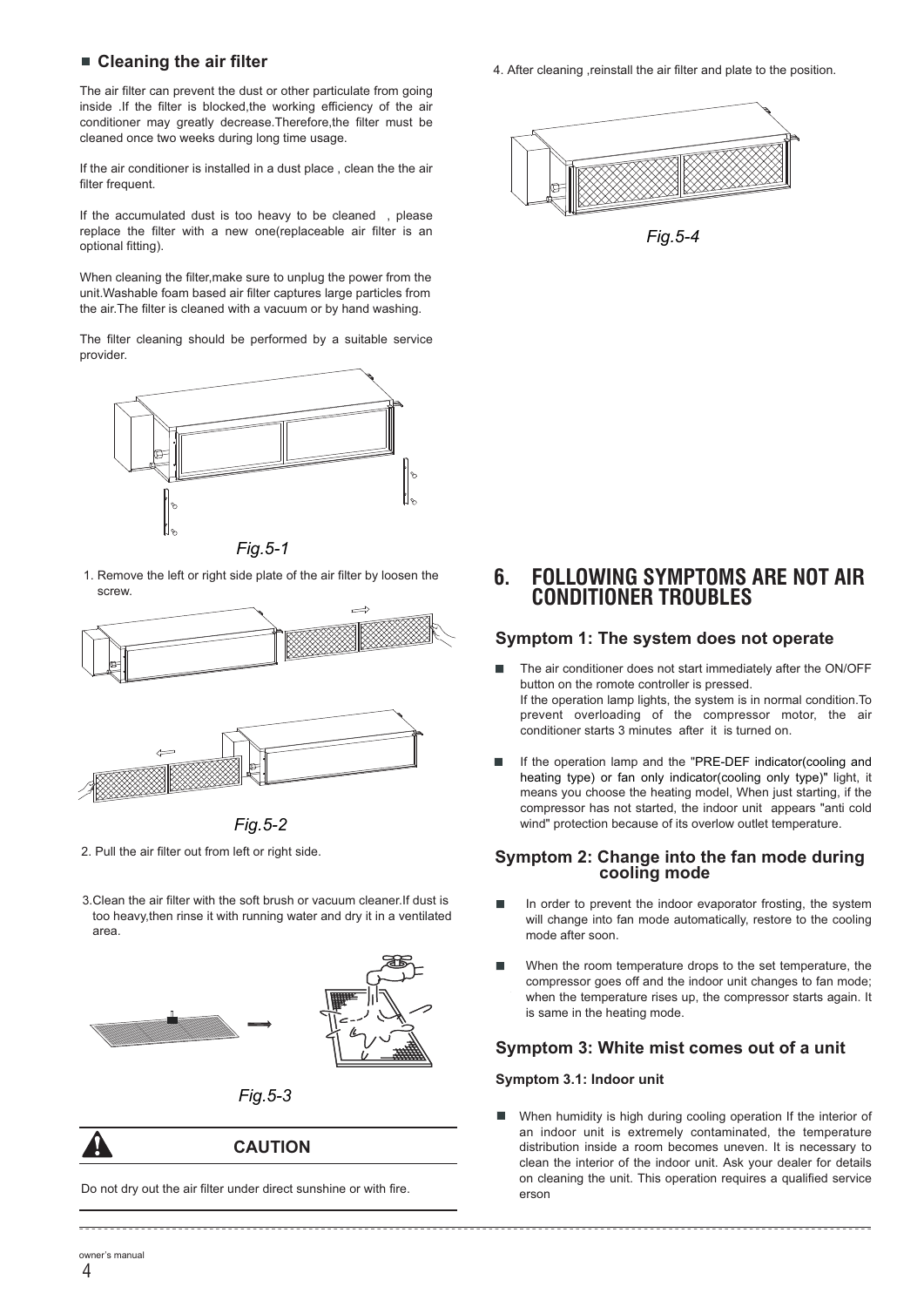#### **Symptom 3.2: Indoor unit, outdoor unit**

When the system is changed over to heating operation after defrost operation Moisture generated by defrost becomes steam and is exhausted.

### **Sptom 4: Noise of air conditionerscooling**

#### **Symptom 4.1: Indoor unit**

- A continuous low "shah" sound is heard when the system is in cooling operation or at a stop. When the drain pump (optional accessories) is in operation, this noise is heard.
- A "pishi-pishi" squeaking sound is heard when the system stops after heating operation. Expansion and contraction of plastic parts caused by temperature change make this noise.

#### **Symptom 4.2: Indoor unit, outdoor unit**

A continuous low hissing sound is heard when the system is in  $\blacksquare$ operation.

This is the sound of refrigerant gas flowing through both indoor and outdoor units.

A hissing sound which is heard at the start or immediately after stopping operation or defrost operation. This is the noise of refrigerant caused by flow stop or flow change.

#### **Symptom 4.3: Outdoor unit**

When the tone of operating noise changes. This noise is caused by the change of frequency.

## **Symptom 5: Dust comes out of the unit**

When the unit is used for the first time in a long time. This is because dust has gotten into the unit.

#### **Symptom 6: The units can give off odours**

The unit can absorb the smell of rooms, furniture, cigarettes, etc., and then emit it again.

#### **Symptom 7: The outdoor unit fan does not spin.**

During operation. The speed of the fan is controlled in order to optimize product operation.

## **7. TROUBLESHOOTING**

#### **7.1. Troubles and causes of air conditioner**

**If one of the following malfunctions occur, stop operation, shut off the power, and contact with your dealer.**

- The operation lamp is flashing rapidly (5Hz). This lamp is still flashing rapidly after turn off the power and turn on again. *(see in* Table 7-1a and Table 7-1b*)*
- × Remote controller receives malfunction or the button does not work well.
- $\blacksquare$ A safety device such as a fuse, a breaker frequently actuates.
- Obstacles and water enter the unit.
- Water leaks from indoor unit.
- Other malfunctions.  $\blacksquare$

**If the system does not properly operate except the above mentioned cases or the above mentioned malfunctions is evident, investigate the system according to the following procedures.** *(see in* Table 7-2*)*



## **CAUTION**

**Please cut off the power supply when appearing the above malfunction, check if the voltage provided is out of range, check if the installation of air-conditioner is correct, then electrify again after 3 minutes power off. If the problem is still existent, please contact the local service station or the equipment provider.**

#### **7.2. Troubles and causes of wire controller**

**Before asking for serving or repairing , check the following points.** *(see in* Table 7-3*)*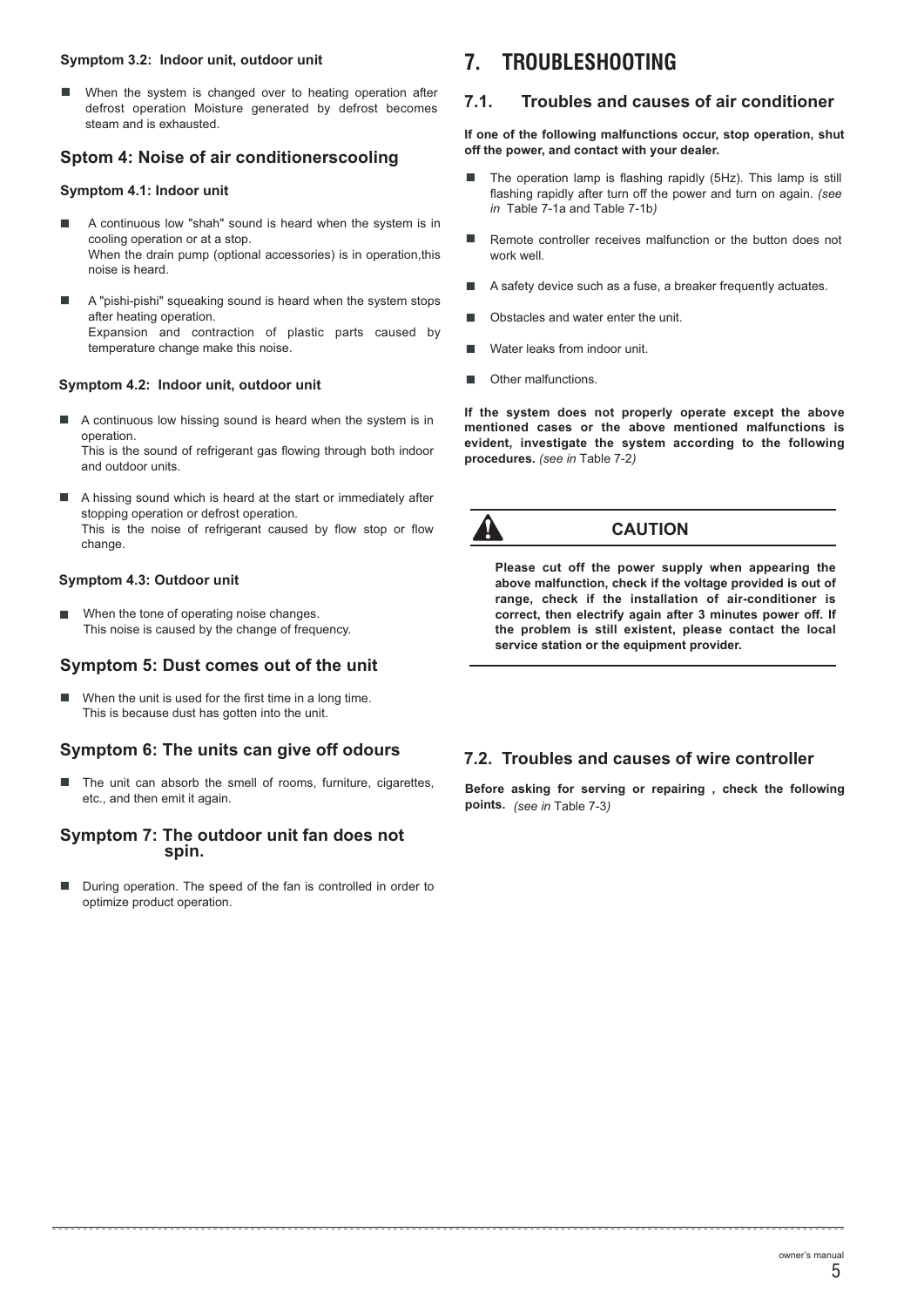| <b>NO.</b>                                      | MALFUNCTION & PROTECTION DEFINE                        | LED <sub>1</sub><br><b>OPERATION</b> | LED <sub>2</sub><br><b>TIMER</b> | LED <sub>3</sub><br>DEF.FAN | LED4<br><b>ALARM</b> | <b>DISPLAY</b><br><b>DIGITAL TUBE</b> |
|-------------------------------------------------|--------------------------------------------------------|--------------------------------------|----------------------------------|-----------------------------|----------------------|---------------------------------------|
| $\overline{1}$                                  | Indoor fan motor speed out of control                  |                                      |                                  |                             |                      | E <sub>8</sub>                        |
| $\overline{2}$                                  | In-Outdoor unitCOMM. Checking<br>channel is abnormal   |                                      |                                  |                             |                      | E <sub>1</sub>                        |
| 3                                               | Room TEMP sensor checking<br>channel is abnormal       |                                      |                                  |                             |                      | E <sub>2</sub>                        |
| $\overline{4}$                                  | Pipe TEMP. Sensor checking<br>channel is abnormal(T2)  |                                      |                                  |                             |                      | E <sub>3</sub>                        |
| 5                                               | Pipe TEMP. Sensor checking<br>channel is abnormal(T2B) |                                      |                                  |                             |                      | E4                                    |
| 6                                               | EPPR OM malfunction                                    |                                      |                                  |                             |                      | E7                                    |
| $\overline{7}$                                  | Water-level alarm malfunction                          |                                      |                                  |                             |                      | EE                                    |
| 8                                               | Outdoor malfunction                                    |                                      |                                  |                             |                      | Ed                                    |
| 9                                               | Indoor twins communication malfunction                 |                                      |                                  |                             |                      | F <sub>3</sub>                        |
| 10                                              | Other malfunction of twins                             |                                      |                                  |                             |                      | F4                                    |
| Flashing at 2.5HZ<br>Flashing at 0.5HZ<br>Light |                                                        |                                      |                                  |                             |                      |                                       |

**Applicable to inverter air conditioner only** 

#### Table 7-1b

|   | . MALFUNCTION & PROTECTION DEFINE                       | LED <sub>1</sub><br><b>OPERATION</b> | LED <sub>2</sub><br><b>TIMER</b> | LED <sub>3</sub><br>DEF.FAN | LED <sub>4</sub><br><b>ALARM</b> | <b>DISPLAY</b><br><b>DIGITAL TUBE</b> |
|---|---------------------------------------------------------|--------------------------------------|----------------------------------|-----------------------------|----------------------------------|---------------------------------------|
| ۰ | IDU & ODU communication malfunction                     |                                      |                                  |                             |                                  | E1                                    |
| ы | Room temperature sensor checking channel<br>is abnormal |                                      |                                  |                             |                                  | E2                                    |
| о | Pipe temperature sensor checking channel<br>is abnormal |                                      |                                  |                             |                                  | E <sub>3</sub>                        |
| о | Outdoor TEMP. sensor checking channel is<br>abnormal    |                                      |                                  |                             |                                  | E4                                    |
| о | Pump temperature sensor malfunction                     |                                      |                                  |                             |                                  | E <sub>5</sub>                        |
| о | Outdoor malfunction                                     |                                      |                                  |                             |                                  | E <sub>6</sub>                        |
| o | <b>EEPROM</b> malfunction                               |                                      |                                  |                             |                                  | <b>E7</b>                             |
| о | Water-level alarm malfunction                           |                                      |                                  |                             |                                  | E <sub>8</sub>                        |
| o | DC motor speed out of control                           |                                      |                                  |                             |                                  | Eb                                    |
| ۰ | Outdoor low pressure malfunction                        |                                      |                                  |                             |                                  | Ed                                    |
|   | Light                                                   | Flashing at 5HZ                      |                                  |                             | Flashing at 1HZ                  |                                       |

## **Applicable to fixed-frequency air conditioner only**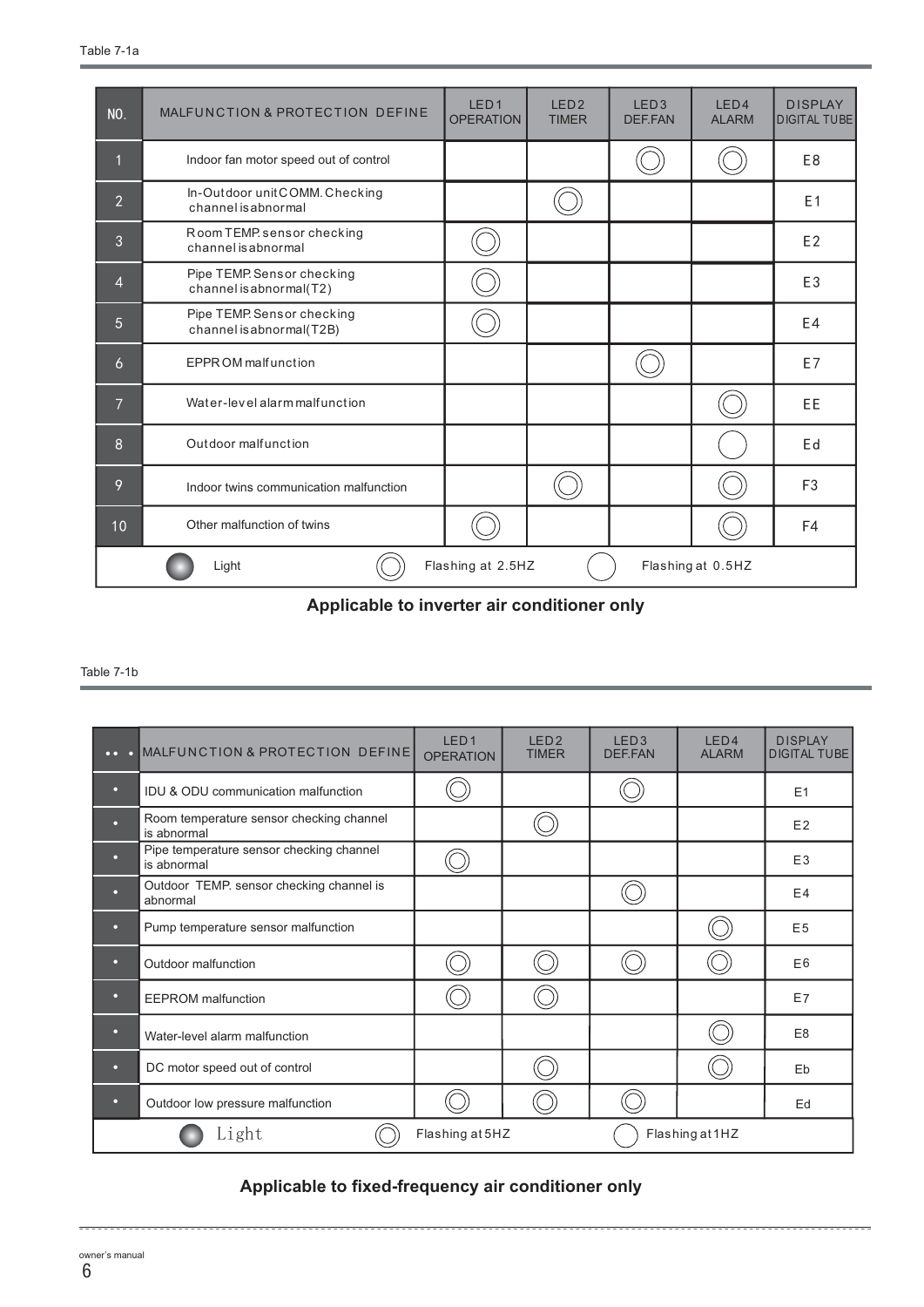| <b>Symptoms</b>                                                                                                                                                                                        | <b>Causes</b>                                                                                                                                                                                                                                                                                                                       | <b>Solution</b>                                                                                                                                                                                                                                                                                                          |  |  |
|--------------------------------------------------------------------------------------------------------------------------------------------------------------------------------------------------------|-------------------------------------------------------------------------------------------------------------------------------------------------------------------------------------------------------------------------------------------------------------------------------------------------------------------------------------|--------------------------------------------------------------------------------------------------------------------------------------------------------------------------------------------------------------------------------------------------------------------------------------------------------------------------|--|--|
| Unit does not start                                                                                                                                                                                    | • Power failure.<br>• Power switch is off.<br>• Fuse of power switch may have burned.<br>Batteries of remote controller exhausted<br>or other problem of controller.                                                                                                                                                                | • Wait for the comeback of power.<br>Switch on the power.<br>Replace.<br>Replace the batterises or check the<br>controller.                                                                                                                                                                                              |  |  |
| flowing normally but<br><b>Air</b><br>completely can't cooling                                                                                                                                         | • Temperature is not set correctly.<br>Be in 3 minutes protection<br>οf<br>compressor.                                                                                                                                                                                                                                              | • Set the temperature properly.<br>• Wait.                                                                                                                                                                                                                                                                               |  |  |
| Units start or stop frequently                                                                                                                                                                         | • Refrigerant is too little or too much.<br>Air or no concreting gas in the<br>refrigerating circuit.<br>• Compressor is malfunction.<br>• Voltage is too high or too low.<br>• System circuit is blocked.                                                                                                                          | • Check leakage, and rightly recharge<br>refrigerant.<br>• Vacuum and recharge refrigerant.<br>Maintenance or change compressor.<br>Install manostat.<br>Find reasons and solution.                                                                                                                                      |  |  |
| Low cooling effect                                                                                                                                                                                     | • Outdoor unit and indoor unit heat<br>exchanger is dirty.<br>• The air filter is dirty.<br>· Inlet/outlet of indoor/outdoor units is<br>blocked.<br>• Doors and windows are open<br>• Sunlight directly shine.<br>• Too much heat resource.<br>• Outdoor temp. is too high.<br>• Leakage of refrigerant or lack of<br>refrigerant. | • Clean the heat exchanger.<br>Clean the air filter.<br>Eliminate all dirties and make air<br>smooth.<br>• Close doors and windows.<br>• Make curtains in order to shelter from<br>sunshine.<br>• Reduce heat source.<br>• AC cooling capacity reduces (normal).<br>• Check leakage and rightly recharge<br>refrigerant. |  |  |
| • Outdoor temperature is lower than $7^\circ\text{C}$<br>• Doors and windows not completely<br>Low heating effect<br>closed.<br>· Leakage of refrigerant or<br>lack of<br>refrigerant.<br>refrigerant. |                                                                                                                                                                                                                                                                                                                                     | • Use heating device.<br>• Close doors and windows.<br>• Check leakage and rightly recharge                                                                                                                                                                                                                              |  |  |

#### Table 7-*3*

| <b>Symptoms</b>                                                                                | <b>Solution</b>                                                                                                                                                                         | <b>Causes</b>                                                                                                                                                                   |  |  |
|------------------------------------------------------------------------------------------------|-----------------------------------------------------------------------------------------------------------------------------------------------------------------------------------------|---------------------------------------------------------------------------------------------------------------------------------------------------------------------------------|--|--|
| The fan speed can not be                                                                       | • Check whether the MODE<br>indicated on the display is<br>"AUTO"                                                                                                                       | When the automatic mode is<br>selected, the air conditioner will<br>automatically change the fan<br>speed.                                                                      |  |  |
| changed.                                                                                       | • Check whether the MODE<br>indicated on the display is<br>"DRY"                                                                                                                        | When dry operation is selected,<br>the air conditioner automatically<br>change the fan speed. The fan<br>speed can be selected during<br>"COOL", "FAN ONLY",<br>and "HEAT"      |  |  |
| The wire controller signal is<br>not transmitted even when<br>the ON/OFF button is pushed.     | • Check whether the signal<br>transmitter of the wire<br>controller is properly directed<br>to the infrared signal receiver<br>of the indoor unit.                                      | The power supply is off.                                                                                                                                                        |  |  |
| The TEMP. indicator does<br>not come on.                                                       | • Check whether the MODE<br>indicated on the display is<br><b>FAN ONLY</b>                                                                                                              | The temperature cannot be set during<br>FAN mode.                                                                                                                               |  |  |
| The indication on the display<br>disappears after a lapse of<br>time.                          | • Check whether the timer<br>operation has come to an<br>end when the TIMFR OFF<br>is indicated on the display.                                                                         | The air conditioner operation will<br>stop up to the set time                                                                                                                   |  |  |
| The TIMER ON indicator<br>goes off after a lapse of<br>certain time.                           | • Check whether the timer<br>operation is started when<br>the TIMER ON is indicated<br>on the display.                                                                                  | Up to the set time, the<br>air conditioner will automatically<br>start and the appropriate<br>indicator will go off.                                                            |  |  |
| No receiving tone sounds<br>from the indoor unit even<br>when the ON/OFF button is<br>pressed. | • Check whether the signal<br>transmitter of the wire<br>controller is properly directed<br>to the infrared signal receiver<br>of the indoor unit when the<br>ON/OFF button is pressed. | Directly transmit the signal transmitter of<br>the wire controller to the<br>infrared signal receiver of the<br>indoor unit, and then repeatly<br>push the ON/OFF button twice. |  |  |